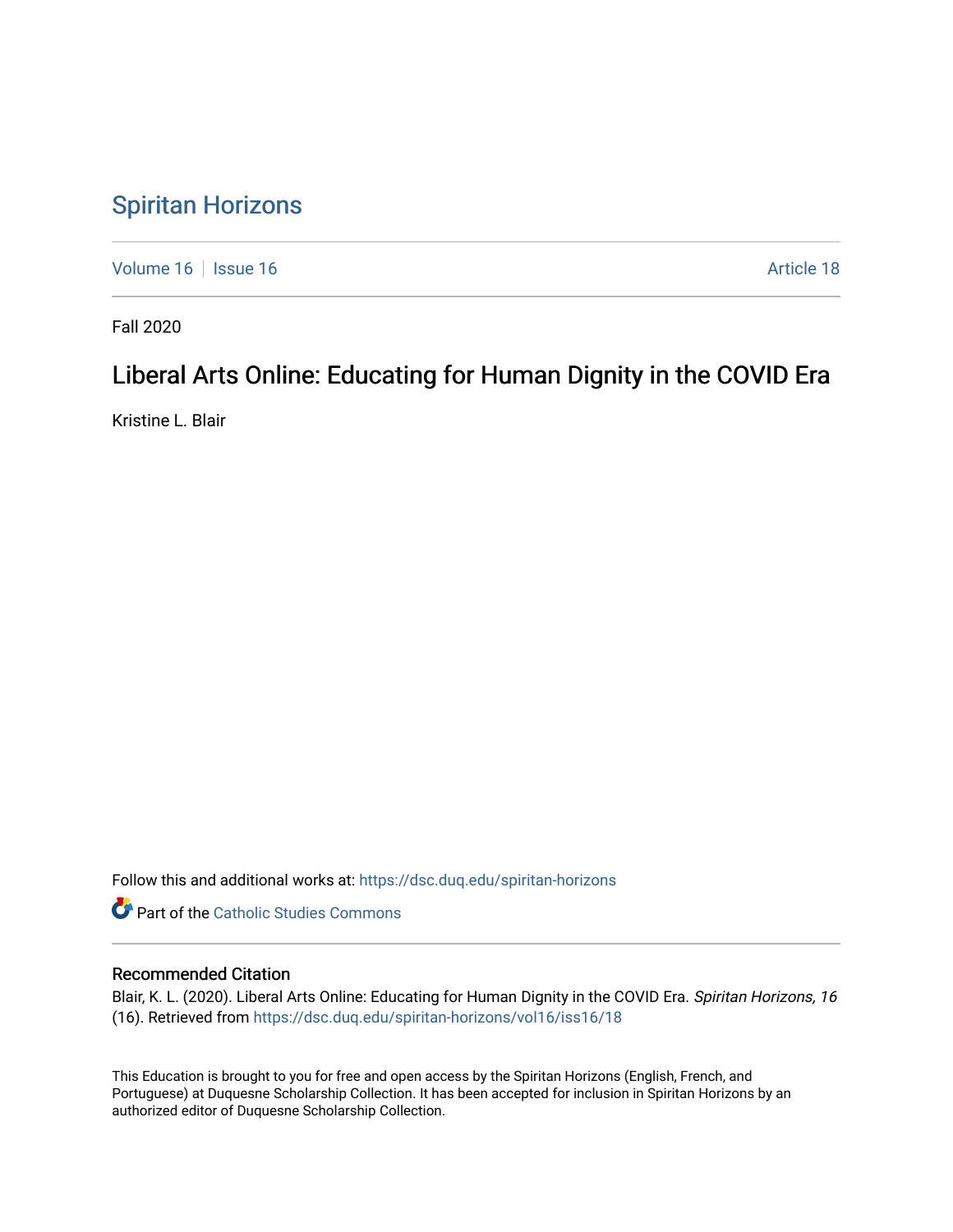

Dr. Kristine L. Blair Dr. Kristine L. Blair is Dean of the McAnulty College and Graduate School of Liberal Arts and Professor of English at Duquesne University. From 2016–2019, she served as Dean of the College of Liberal Arts and Social Sciences at Youngstown State University and from 2005–2014 she served as Chair of the Department of English at Bowling Green State University. Dean Blair currently serves as editor of the journal *Computers and Composition* and has published extensively in the areas of faculty development, gender and technology, graduate education, and online learning. She is a recipient of the Technology Innovator Award from the Conference on College Composition and Communication, the Computers and Composition Charles Moran Award for Distinguished Contributions to the Field, and the Lisa Ede Mentoring Award from the Coalition of Feminist Scholars in the History of Rhetoric and Composition.

### **Liberal Arts Online: Educating for Human Dignity in the COVID Era**

#### **INTRODUCTION**

As the new Dean of the McAnulty College and Graduate School of Liberal Arts, I came to Duquesne University in July 2019 committed to advocating, celebrating, and promoting the important role of liberal arts disciplines in fostering the University's Catholic Spiritan Mission. For that reason, I was delighted when Fr. James Okoye, C.S.Sp., editor of *Spiritan Horizons*, invited me to contribute an article for the journal related to the topic of "education for human dignity." Such a topic was one that could highlight the importance of the liberal arts in the twenty-frst century at a time where the concern among students and their families about employment prospects can make the choice of a liberal arts degree admittedly a "hard sell." As I had planned to write, however, the liberal arts are the hallmark of any undergraduate education in their emphases on ethical decision-making, creative problem solving, and rhetorical communication skills to promote a culture of civil discourse and respect for human dignity and diference within and across cultures. Indeed, the liberal arts are aligned with the tenets of Spiritan education, notably, as Fr. Jef Duaime, C.S.Sp. asserts by, "responding to the most pressing educational needs of the people of their times" through "global vision," "a sense of community," "commitment to service," and "high academic standards."1 This includes both educating our students' minds, hearts, and spirits, and understanding, as Fr. Duaime writes, the role of Spiritan, and I would contend liberal arts, education, in which "every human person journeying toward becoming fully alive, humanly, spiritually, intellectually, and socially . . . possesses a specifc vocation in and through which the personality unfolds and character is developed."2 In my short time at Duquesne, it was clear that the University and the McAnulty College embodied these goals. They were palpable in our emphasis on community engagement and social justice curricula and in our core educational foundation to prepare students for a hopeful future dedicated to the public good.

And then the world changed. In mid-March 2020, Duquesne University, like almost every educational institution across the country, announced its decision to migrate all courses to completely distance delivery in response to the rampant, uncontrollable spread of COVID-19, after having canceled some, but not all of its spring break study abroad programs earlier in the month. In the case of the McAnulty College, this meant that hundreds of courses had to transition to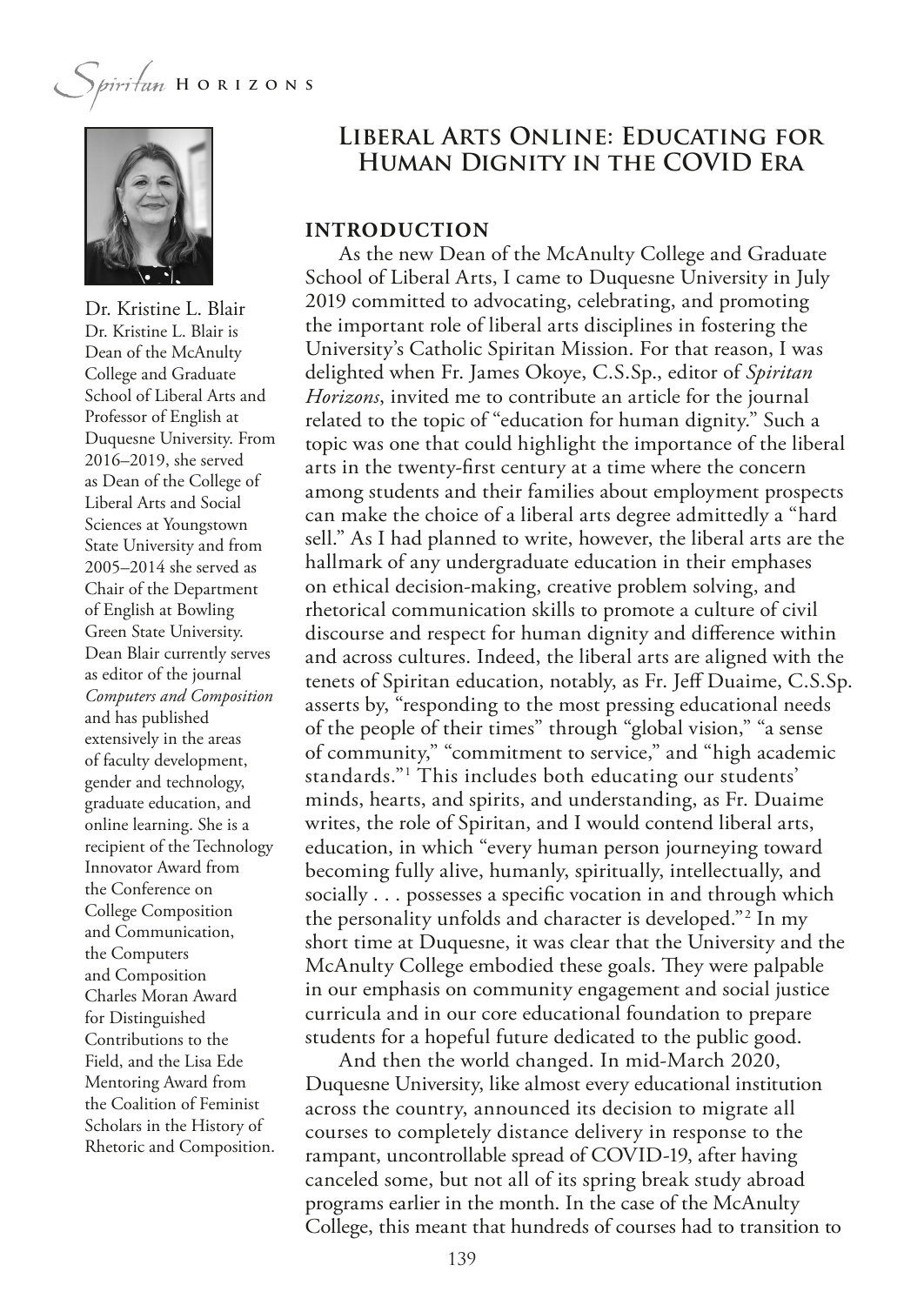*As a teacher-scholar whose research agenda has focused on the teaching of writing in digital and fully online environments*

*our community made the transition to remote learning in fve days*

remote instruction in less than one week, and that internships and other feld-based experiences either had to be completed remotely or concluded early. While the University canceled courses for several days to expedite this transition, to say that College faculty, students, staf, and yes, their Dean, weren't fully prepared for this would be an understatement.

As a teacher-scholar whose research agenda has focused on the teaching of writing in digital and fully online environments, and as an administrator who had created and migrated several programs at the department and university level online, including a fully online Masters of Arts in English as a Department Chair at Bowling Green State University and an online degree completion option for a Bachelors of General Studies as a Dean at Youngstown State University, I was familiar with best practices and an increasing need to create innovative new online programs to appeal to a broader range of students. This included more transfer, veterans, and global learners, in light of the predicted signifcant downturns in traditional college-age populations, referred to as the demographic "clif" or "storm."3 But an entire College? In a week's time? While I had advocated more online delivery in the College and the development of new programs in addition to our Masters of Leadership and our two undergraduate programs in Organizational Leadership and Computer Systems Technology, I hadn't planned for this. No one had.

Inevitably, it could and would be done, with the initial priority of maintaining instructional continuity and upholding course and program learning outcomes. As Dean, I was heartened by the way our faculty and staff came together to support each other and our students. From impromptu College Blackboard learning management training sessions, to identifying faculty super-users in departments, to unit-specifc sessions on technology that all faculty could attend, to gathering extra laptops and Wi-Fi hotspots for those without devices and network access, to touching stories of faculty mentoring faculty, our community made the transition to remote learning in fve days, working to identify faculty who would need extra assistance because of their inexperience with digital delivery. Throughout my career, I have advocated the necessary connection between pedagogy and technology and the need to not integrate technology for its own sake, but in ways that align with curricular outcomes and that enable access to diverse learners through diverse, multimodal communication processes. Yet I have also addressed the larger rhetorics of online learning that promote narratives of convenience and 24/7 delivery models that may beneft students, but don't always beneft faculty because of the invisible labor associated with online instruction. Other tropes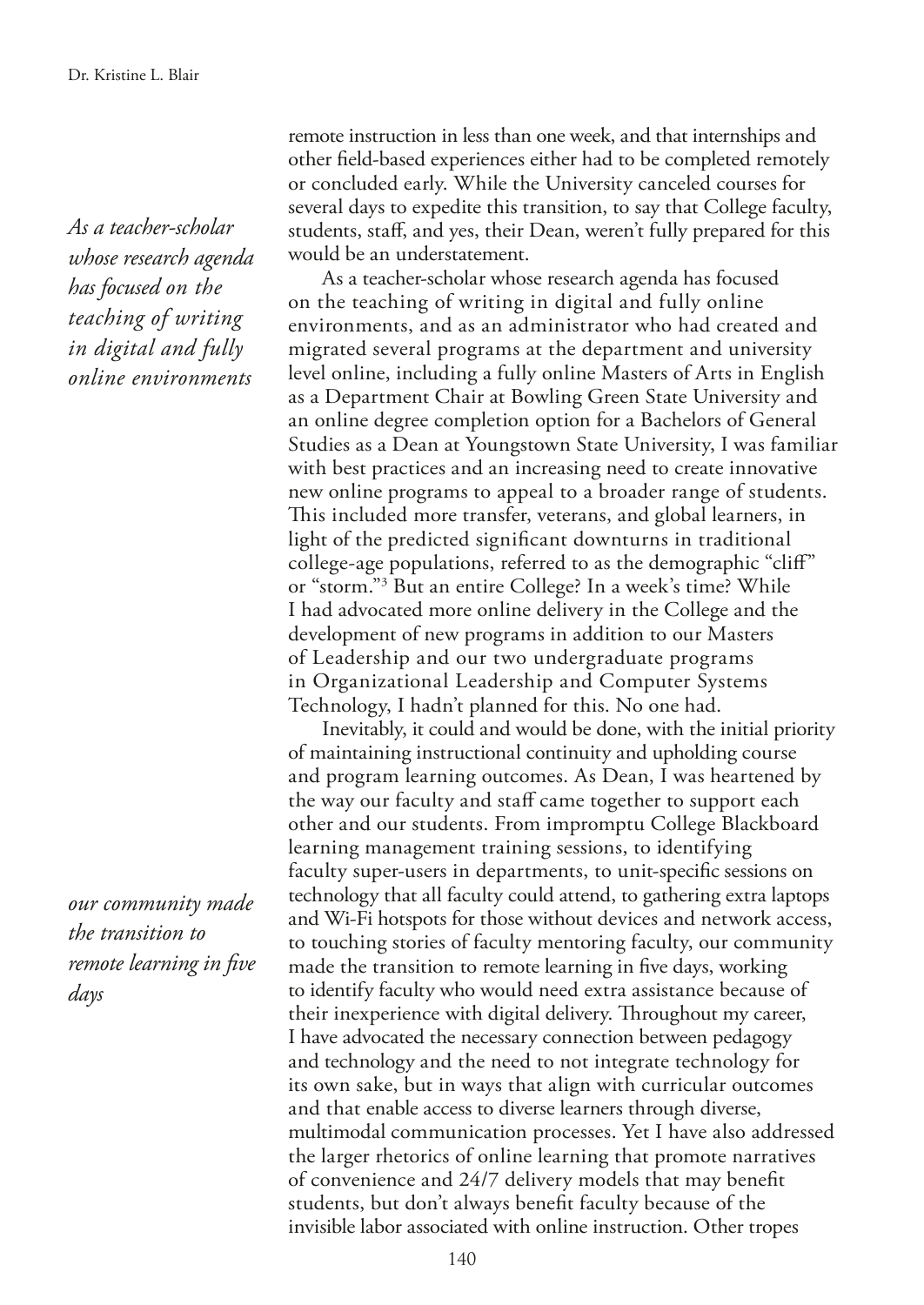Spiritum HORIZONS

*that online delivery will never approximate its face-to-face counterparts*

*any emphasis on human dignity must include an enhanced ethic of care, both for students and faculty*

*equal access to education regardless of cultural and socioeconomic background*

I have addressed include the "rhetoric of loss,"<sup>4</sup> typically among faculty, that online delivery will never approximate its face-toface counterparts in areas such as richness of class discussion, instructional delivery of content through the lecture mode, or in maintaining academic integrity. As we know from the online migration of university curricula across the country, the students forced to leave their campuses have also felt what Peter C. Herman quoted one student as stating "a profound sense of loss,"5 unaccustomed to online delivery and missing the importance of immediate contact with students and their professors. And faculty here and elsewhere have viewed their initial efforts as emergency online triage rather than carefully planned online course delivery created via a team-development model of faculty experts, instructional designers, and educational technology specialists.

In such a moment of crisis, the typical instructional design process for migrating courses online was more cursory, though we beneftted greatly from the University's Educational Technology unit, which ofered individual assistance, provided documentation, and embedded consultants within the College and the University's other schools. However, it has become clear that as federal guidelines and state mandates impact the delivery of instruction, we have to move beyond the technological what's and how's of online and blended delivery of liberal arts curricula to the "why," and how we maintain that emphasis that Fr. Okoye initially asked me to address, "education for human dignity." For that reason, the remainder of this discussion will focus on the possibilities and constraints of this process in the midst of a pandemic. Based on our experiences in the liberal arts, any emphasis on human dignity must include an enhanced ethic of care, both for students and faculty, in ways that align with both Spiritan charism and the University's Strategic Plan, and that enhance and sustain the efficacy of online learning in the age of COVID and beyond. As I shall stress, many of the longstanding issues and concerns about fully online learning continue to be relevant, including issues of access to technology infrastructure, faculty development about best practices, shared expectations between students and faculty, and more proactive strategies to accommodate various students and faculty populations whose access to online education are mitigated by a range of material and social conditions.

#### **STUDENT ACCESS**

Perhaps the greatest aspect of educating for human dignity involves the guarantee of reliable, equal access to education regardless of cultural and socioeconomic background. For many institutions, there is often a presumption that students, in part because of their generation and their enhanced skill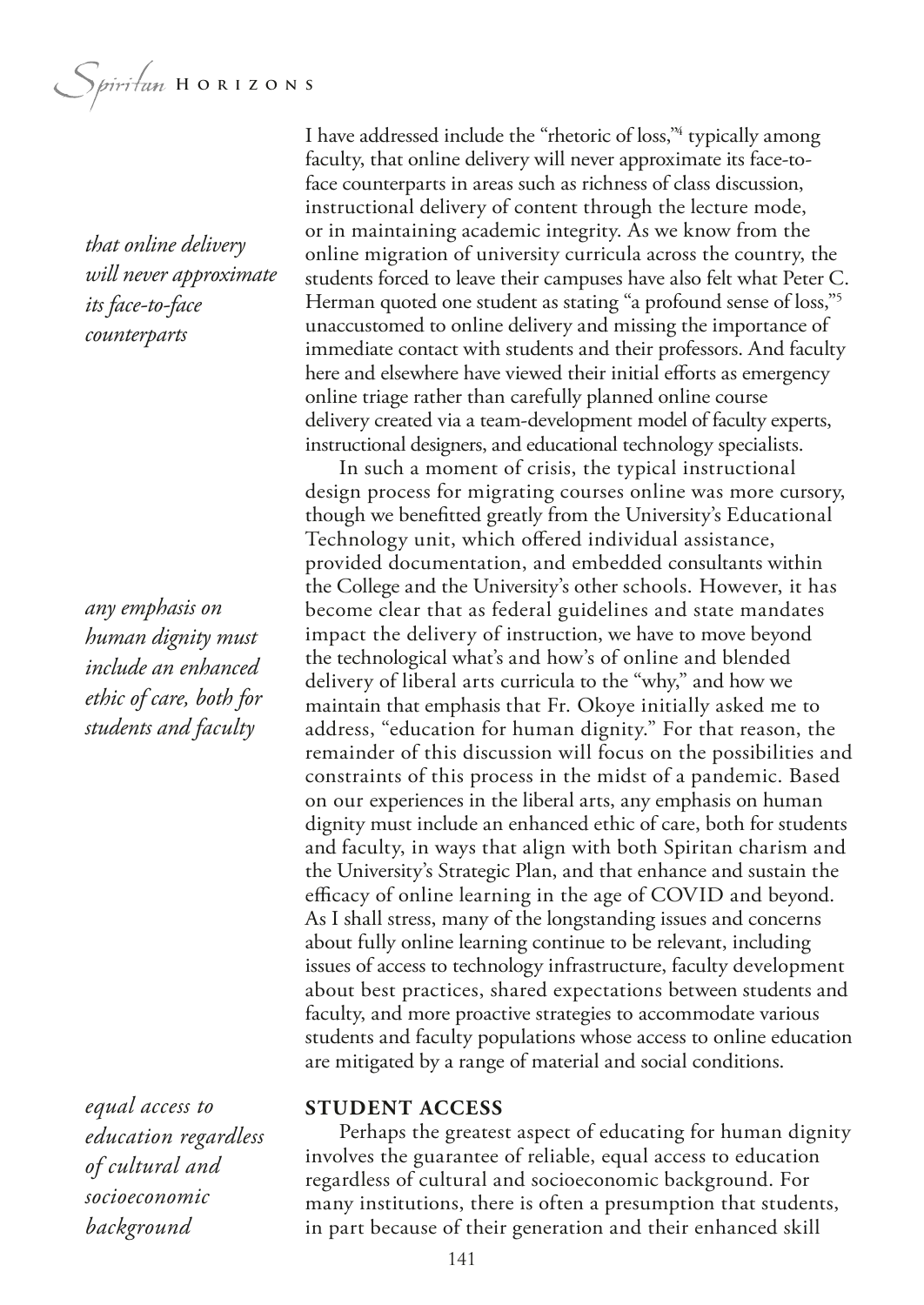sets in navigating digital life through social media, have broader access to and comfort with technology. In a now controversial labeling, Marc Prensky identifed students as the "native speakers of the digital language of computers, video games and the Internet" or "Digital Natives," with faculty, by contrast, depicted as "Digital Immigrants," "instructors, who speak an outdated language (that of the pre-digital age) . . . struggling to teach a population that speaks an entirely new language."6 One challenge with Prensky's binary is that it embraces metaphors of colonization<sup>7</sup> in subordinating one group to another in terms of their value and is ultimately reductive and invalid, conjuring rhetorics of conquest over individual groups and cultures. The binary is inevitably grounded in ageist and generational assumptions, but also is based on class and potentially race-based assumptions about a typical generation of students and their access. A recent Pew Research Center report, in response to the pandemic, provides a more nuanced understanding of student access, referring to it as a "digital homework gap,"8 based on unreliable access to both a computer and an internet connection. The report concludes these gaps in access are frequently tied to race, ethnicity, and family income, with greater disparity among African-American and Hispanic youth.

Duquesne University's 2019–2023 Strategic Plan (2020)9 acknowledges the institution's origin story of educating the underserved populations whose families had emigrated to Pittsburgh for work in the steel mills and the new opportunity that America represented. That mission stands as a historic legacy and has expanded to include students beyond the traditional college-age populations whose access to technology cannot, as we learned during the transition to online learning, be taken for granted in the way that Prensky originally suggested. In a unit as large as our McAnulty College of Liberal Arts, a one-size-fts-all model for its nearly 1900 students was not viable and required a far broader sense of empathy toward both undergraduate and graduate students whose technological challenges in some cases became a barrier to educational access. Perhaps the greatest access issue for students involved sufficient data plans to access the prolific number of Zoom meeting sessions now part of our daily routines for both instruction and business operations. Faculty in such instances displayed a strong willingness to accommodate students in some form of backup access, including posting lecture notes and other materials online, especially in consideration of those returning to homes in diferent national and international time zones.

*the greatest access issue for students involved* sufficient *data plans to access the prolifc number of Zoom meeting sessions*

Similar access issues impacted graduate education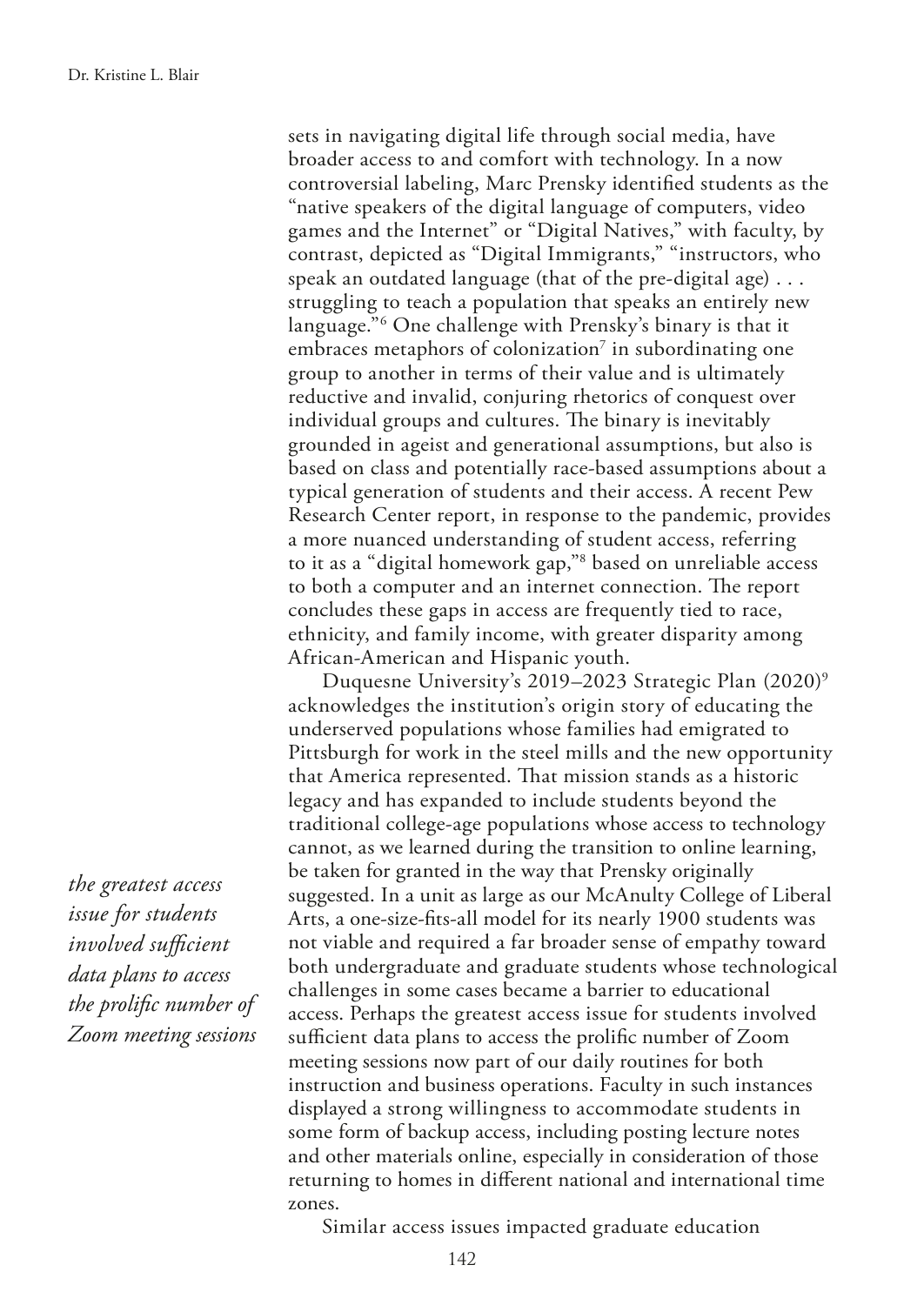*the challenge of the veteran student having to fnd alternative access to computer networks with relatives*

*Duquesne's commitment to educate the mind, the heart, and the spirit*

as well, as doctoral students in Clinical Psychology had difficulties meeting with campus clinic patients via Zoom, clearly impacting the Spiritan and strategic commitment to community engagement and to "serving God by serving students who serve others." But access to technology had other unexpected facets. As students returned home, in some cases there were competing needs, younger siblings suddenly needing to "do school" online, not to mention parents now tethered to email and those daily, sometimes hourly Zoom meetings. As we learned, our students were not a homogenous group; instead, we heard of the challenge of the veteran student having to fnd alternative access to computer networks with relatives, or the realization that some of our students were themselves parents. Thus another significant access issue was ultimately time and space to work.

Teaching some of my frst online courses in the early 2000s, I learned that students with such access problems frequently sought out public spaces for technology access, including the county library and their own workspace settings, spaces not available during a pandemic. And while synchronous activity via Zoom was stressed as a viable way to enhance delivery of course content, faculty deploying these tools soon realized that a much needed balance was required between mandated synchronous with fexible asynchronous instruction, the latter a standard of online best practices. This balance ensured students had multiple points of entry into the online course and paths to successful completion by fostering a rhetoric of convenience that promoted 24/7 access to content and communication via tools such as Blackboard discussion boards. But access to technology is more than about convenience. Much research on online learning and andragogy has long recommended that such fexibility was necessary to accommodate the students for whom such learning modes were intended, frequently place-bound adult working professionals. But this fexibility also refects an important ethic of care. As bell hooks has written, "To teach in a manner that respects and cares for the souls of our students is essential if we are to provide the necessary conditions where learning can most deeply and intimately begin."10 Understanding that our students were no longer just our students, that they were sisters and brothers and sons and daughters, and in some cases mothers and fathers, mandated a more fexible model that sustained hooks care for the soul and Duquesne's commitment to educate the mind, the heart, and the spirit. Part of that commitment, as Duquesne University President Ken Gormley and Fr. James McCloskey, C.S.Sp. powerfully assert, must include "the polestar of all decision-making: listening to our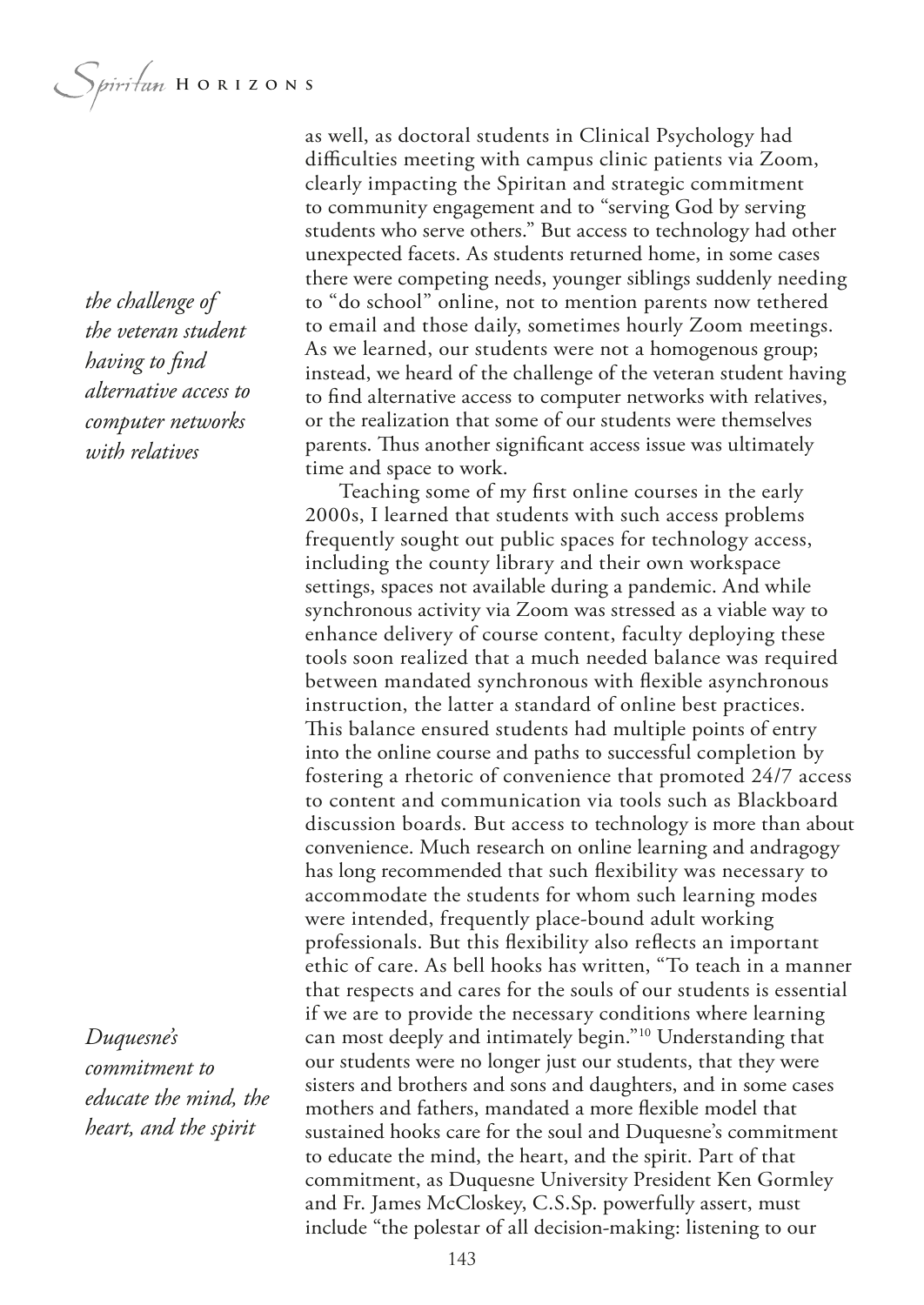*some who had not only never taught a fully online course but in some cases had never used the campus learning management system, Blackboard*

*The Spiritan charism refects the commitment to working and walking with those on the margins*

students," and attending to their well-being and focusing "upon individual attention to students' needs and aspirations."11

#### **FACULTY DEVELOPMENT**

The same access challenges impacted faculty as well. Not unlike other larger liberal arts colleges, the McAnulty College may have a full-time faculty base of 140, but relies just as heavily on nearly 200 adjunct faculty per semester, as well as graduate student instructors. Many of these individuals are among the most vulnerable populations in the academy in terms of the contingency of their labor and the decades long compensation compression for that labor. As a result, the same concerns about technology access arose, including the lack of a laptop or desktop device for home use, the lack of Wi-Fi and/or the lack of appropriate bandwidth, with the access issues spanning multiple generations for both part and full-time instructors, some with child and eldercare responsibilities, and some who had not only never taught a fully online course but in some cases because of a lack of perceived pedagogical necessity had never used the campus learning management system, Blackboard. These challenges spanned many aspects of the curriculum, from areas such as English and Philosophy that had substantial numbers of graduate student instructors, to areas like Modern Languages and Literatures, with large numbers of longtime adjuncts. Given the faculty numbers, I knew I had a challenge in identifying the diverse needs of faculty. Under normal circumstances, preparing faculty to teach online involves strategies such as curricular and pedagogical needs assessments, ongoing training, and the labor-intensive process of migrating existing content and creation of new content through digital audio, video and other more visual, multimodal genres that enhance both teaching style and learning styles, appealing to diverse visual, auditory, and kinesthetic modalities. In this typical design stage faculty have the opportunity to develop a sense of the afordances of various tools in reaching student audiences. Regardless of the demographics, what was clear is that we had very little time, and the impact on faculty labor would be signifcant.

The Spiritan charism reflects the commitment to working and walking with those on the margins, and this ethic of care was refected in the short-term strategies we deployed to help identify faculty and ofer both individual and group opportunities to migrate instruction online. Even before the transition to remote delivery of the liberal arts curriculum, I asked department chairs to conduct their own internal needs assessment in the areas of technology access and faculty development, and to be proactive about reaching out to those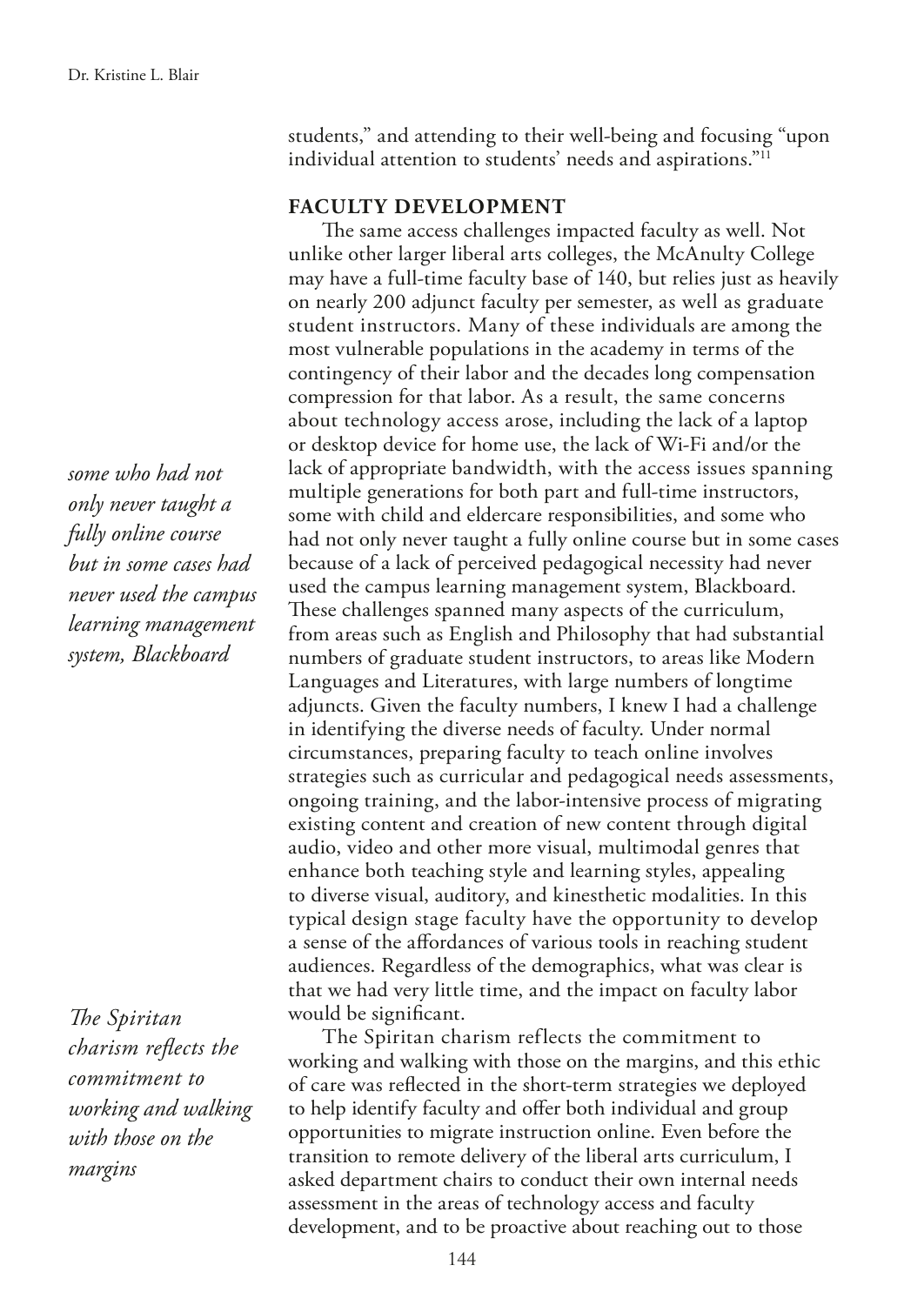*I began applying for the limited number of Wi-Fi hotspots for most adjunct faculty who did not have internet access at home*

*some faculty were paired with or supported by those department faculty or graduate students with more experience and expertise*

*various types of heuristics to help faculty self-assess the relationship between technology and pedagogy*

who would have challenges, something we did at the College level as well. Because we knew some faculty had never used Blackboard in as robust a way as it aforded, we scheduled multiple open sessions led by the College's Associate Dean for faculty to drop in with questions, both technological and pedagogical, about Blackboard, Zoom, and other tools such as VoiceThread for presentation development. As Dean, I began applying for the limited number of Wi-Fi hotspots for most adjunct faculty who did not have internet access at home, and we scrambled to locate extra laptops in the College and loaners through Central Technology Services for the numbers of faculty without home computers. Other strategies promoting mentoring and even intergenerational learning, as some faculty were paired with or supported by those department faculty or graduate students with more experience and expertise, helping as many people "get up to speed" as quickly as possible through eforts that refected an ethic of care as we attempted to equalize knowledge and experience to beneft the faculty and their students. These pairings often defied Prensky's native/immigrant binary in that the faculty lacking experiences teaching in blended environments were in the minority. Department chairs in both in Mathematics and Computer Science and Media suggested a Blackboard community space for all Chairs to share resources and pedagogical strategies. These latter efforts modeled communication strategies at the national level, based on social media communities such as the Facebook group "Pandemic Pedagogy,"12 but they also meshed with the best practices in training that included team development and train-the-trainer models.<sup>13</sup> The College also scheduled specialized workshops for units, such as for the Modern Languages and Literatures faculty who had never used Zoom, and the Mathematics and Computer Science Chair scheduled a workshop initially for her own faculty, and then included others, in the use of Zoom. These and many other efforts represented a profound community charism to support our colleagues and ultimately our students.

Through my own experiences as an educator and a faculty developer, I have deployed various types of heuristics to help faculty self-assess the relationship between technology and pedagogy, including the following questions: How do you deliver content to students; how do you communicate with students and have them communicate with each other; and how do you assess and evaluate students? As a result, some of our preparation eforts became more individually consultative, listening to faculty talk about their reliance on lectures, group discussions, and writing assessments. I talked with individual faculty about the need for fexible models that honored our commitment to student success; for example, a faculty member expected students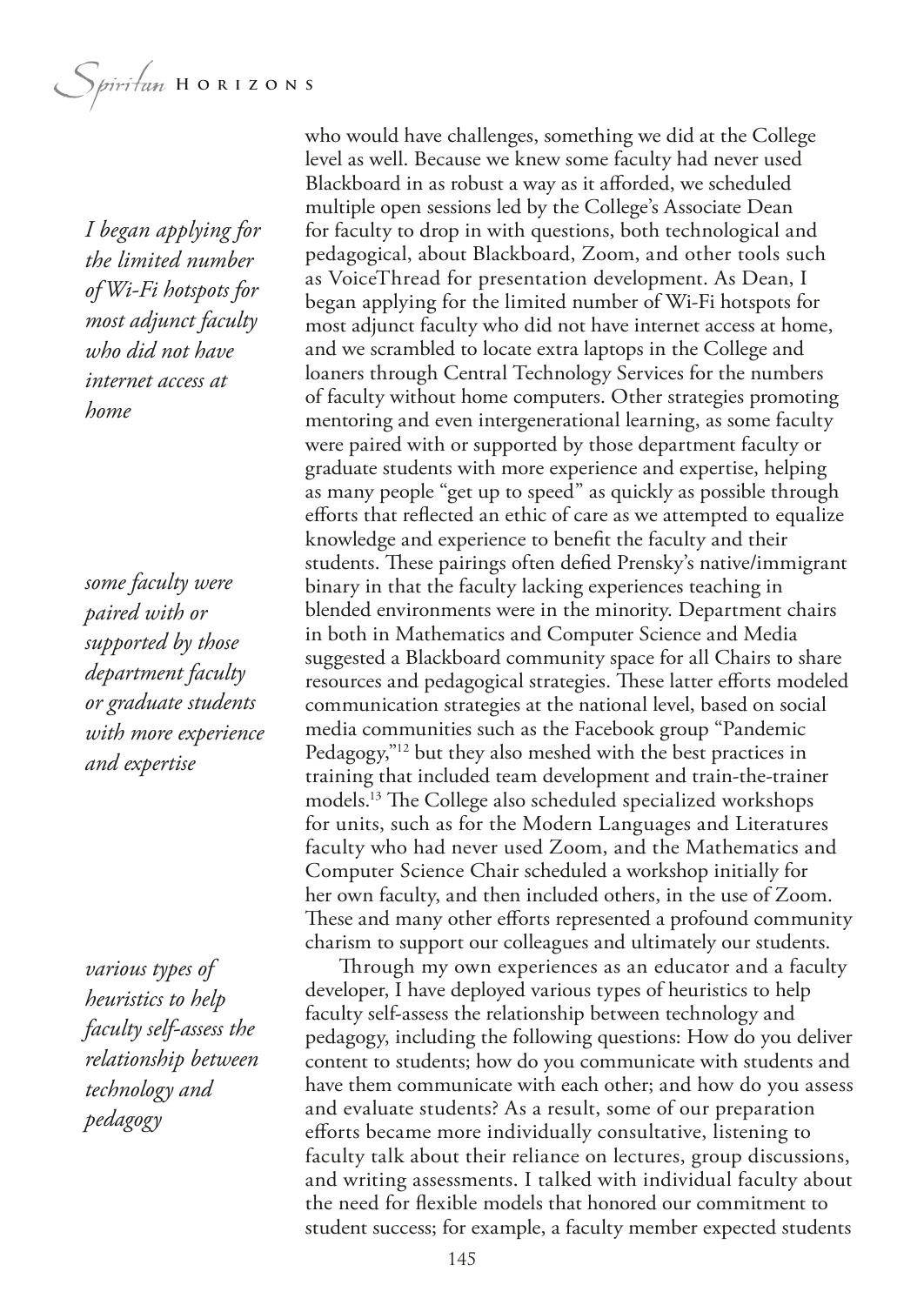*Other concerns were related to academic integrity for exams even when robust digital assessment tools including Respondus were available*

*fexible structures that kept students engaged as a community coequally responsible for their learning*

*Spiritans encourage students and teachers to experience learning together in a mentor/ mentee relationship*

to login in to Blackboard at the same time to participate in a synchronous conversation in the discussion forum. In this instance, I recommended a more asynchronous approach that gave students time to read and reflect upon students' written commentary, and also gave them time to develop more robust responses of their own, particularly because of the new challenges of mandating real time interaction that would disadvantage some students returning to their home country or those with lessened or shared computer access from the family residence.

Naturally, it is important that faculty expect similar academic rigor in ways that hold themselves and their students accountable and that standard deadlines for completing responses and other assignments was part of that process. Other concerns were related to academic integrity for exams even when robust digital assessment tools including Respondus were available. New strategies included students taking language exams proctored through Zoom, yet there was a point where faculty, in the spirit of mercy and grace, had to presume the best of students rather than the worst, although other options, especially in future semesters, could include weighting exams diferently so that they not comprise so much of the fnal grade. Ultimately, by the end of the spring semester reported instances of academic integrity violations on exams or written assignments were in the single digits and no more prevalent online than they would have been face-to-face, which counters the presumption that going online represents a loss to academic rigor.

Overall, we encouraged faculty to create fexible structures that kept students engaged as a community co-equally responsible for their learning. As hooks writes, "It is rare that any professor, no matter how eloquent a lecturer, can generate through his or her actions enough excitement to create an exciting classroom. Excitement is generated through collective efort. Seeing the classroom as always a communal place enhances the likelihood of collective efort in creating and sustaining a learning community."14 Inevitably, hooks' emphasis on community aligns with Spiritan educational philosophies and pedagogical practices. For Durbin, Martin, and Margolis, "This idea of students and teachers having a reciprocal role in learning, requiring ongoing interaction, is evident in the Spiritan and other spiritually based pedagogies we have examined. The Spiritans encourage students and teachers to experience learning together in a mentor/mentee relationship."15 Although many faculty and students feel such reciprocity is more fully realized in the traditional brick and mortar classroom, with technological access and training, along with faculty development about the potentially powerful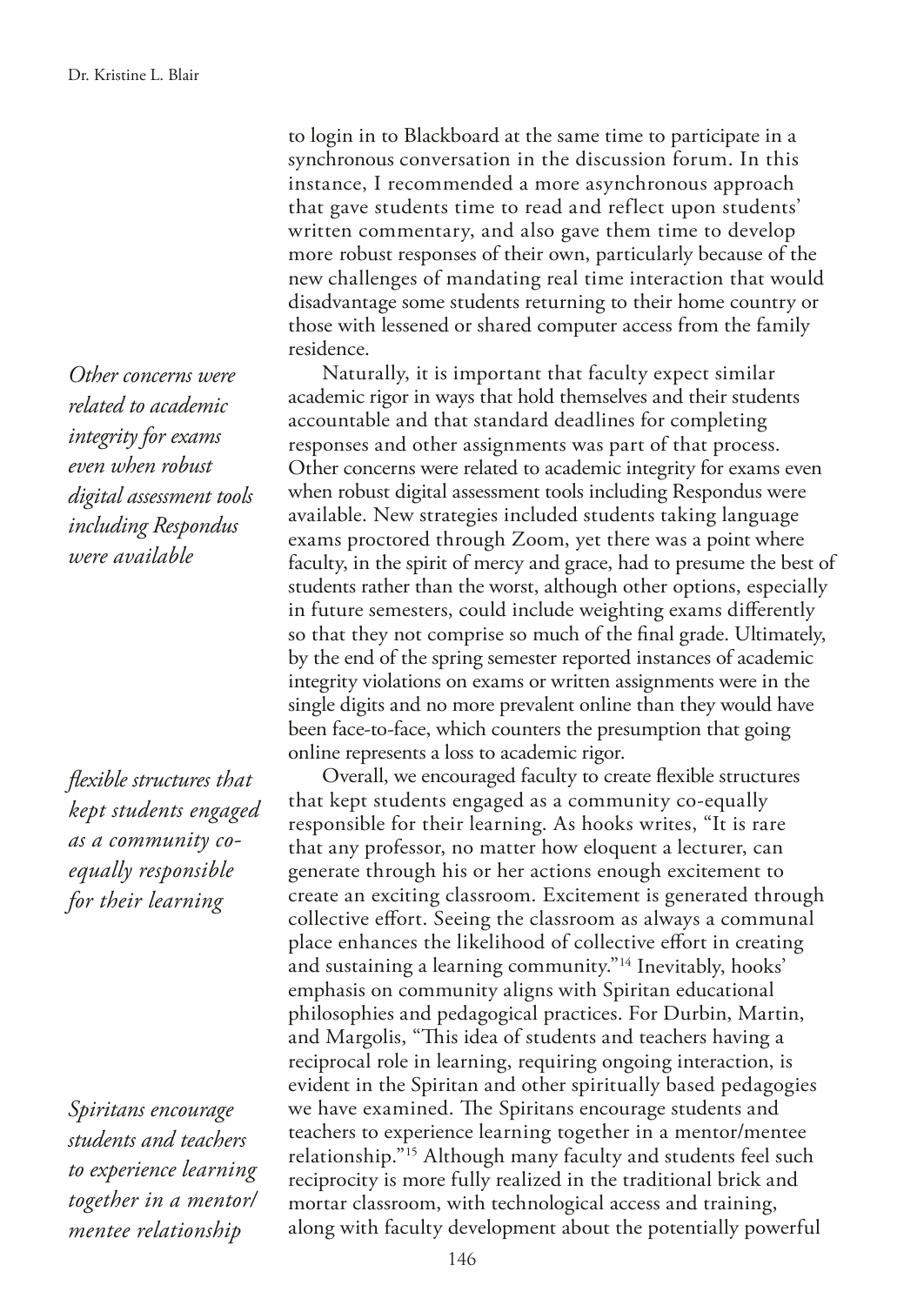*Spiritum* HORIZONS

relationship between technologies and pedagogies, it is possible, and I would argue vital, to sustain the integrity of both academic curricula and Spiritan values.

#### **STUDENT-FACULTY EXPECTATIONS**

Once the semester fully migrated to online learning, the greatest challenges came through these various gaps in expectations for both faculty and students, often tied to the level of engagement of either group in the delivery and continuity of the course. Because of the experience levels, teaching styles, and curricular materials of our diverse faculty, a continuum of delivery models evolved. On one end, faculty and departments made extensive use of Zoom for classroom lectures, discussions, and student presentations. The most common level of faculty in the middle of this continuum utilized other interactive tools such as the discussion board, with some synchronous activities for office hours and other more individual and small group activities. At the other end of the continuum were more independent styled delivery modes, instructors often relied on study guides, intensive reading and writing activities, and more individualized interactions with students through email or telephone. Because of those gaps in needs assessment, it was not always clear what modes would beneft most students, and for every student who expressed concern that they had technology challenges accessing Zoom and thus had difficulty completing assignments and projects, there were others who expressed dissatisfaction with the perceived presence of the instructor not relying on such synchronicity. We were defnitely caught in a Goldilocks syndrome, but regardless of modality, some faculty reported the challenges of actually motivating students to participate, in part because of students' unfamiliarity and discomfort with fully online delivery. Although many faculty demonstrated considerable concern by reaching out to students just to check in (a common best practice in online learning), in numerous instances when there was non-response, they had to reinforce more traditional forms of accountability and mandate check-ins regarding receipt of course announcements and assignments.

As national educational media reporting documents, some students and their families across the country perceived and deployed that rhetoric of loss into a rhetoric of litigation, with class action lawsuits at institutions such as Drexel, Purdue University, and the University of Colorado.<sup>16</sup> In these cases, education is a business and they are dissatisfed customers wanting a refund for coursework and other fees for campus services and extracurricular activities no longer available. Clearly such examples refect a tension between the values of mercy and a larger culture of

*students' unfamiliarity and discomfort with fully online delivery*

*education is a business and they are dissatisfed customers wanting a refund for coursework and other fees*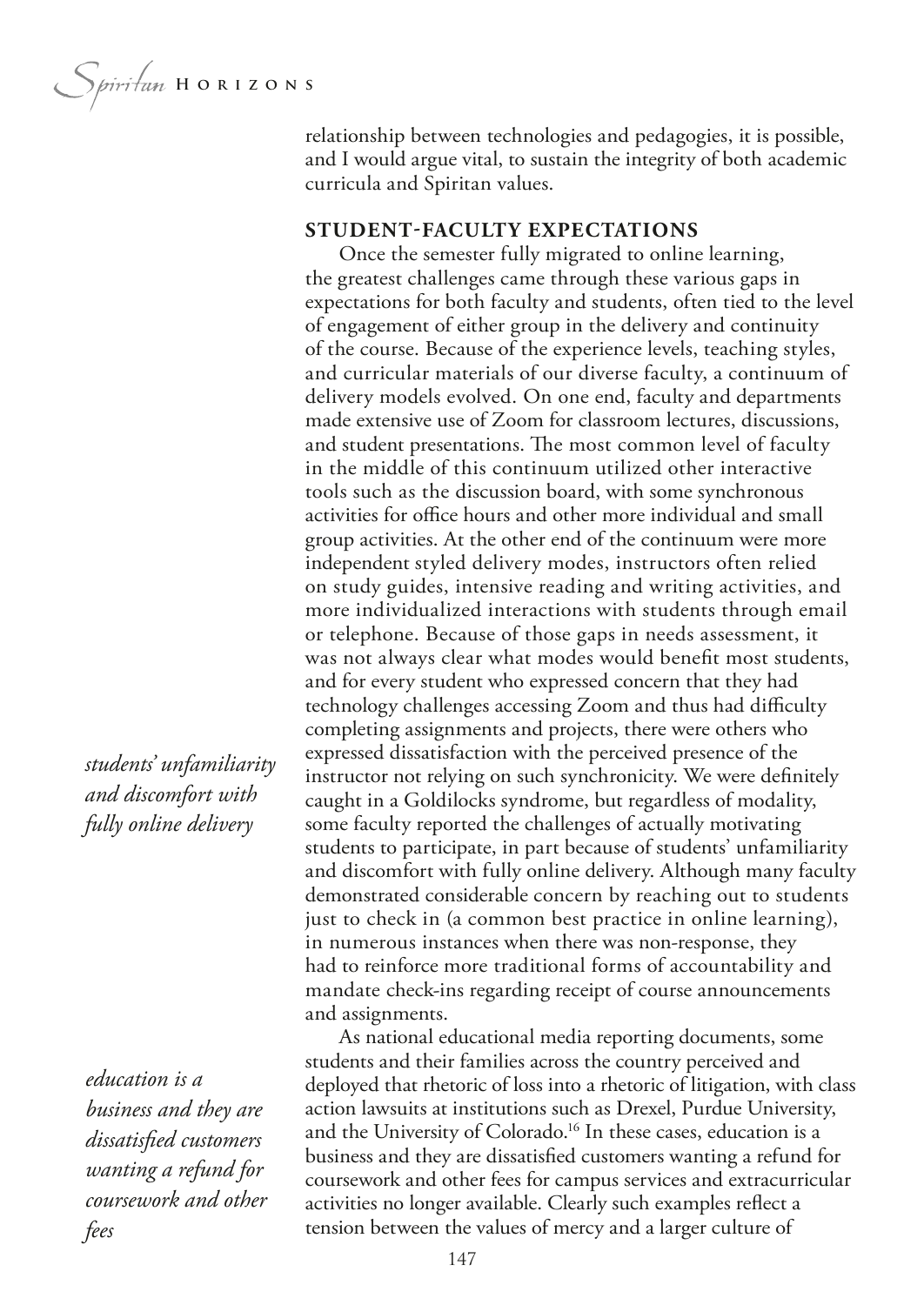*When teachers teach with love, combining care, commitment, knowledge, responsibility, respect, and trust, we are often able to enter the classroom and go straight to the heart of the matter*

*Tese interactions foster reciprocal roles that enable listening and empathy for students and faculty as individuals and that emphasis on education for human dignity*

accountability for both students and faculty. The challenge of migrating courses online for many faculty represented a signifcant amount of visible and invisible labor to move beyond that "pedagogy of triage" to as bell hooks has advocated, a "pedagogy of love." As she states, "When teachers teach with love, combining care, commitment, knowledge, responsibility, respect, and trust, we are often able to enter the classroom and go straight to the heart of the matter, which is knowing what to do on any given day to create the best climate for learning."17

Despite these gaps in expectations between students and faculty, I can report far more instances of not only shared accountability between the two groups but also shared charism, regardless of the technology involved. A political science forum involving three faculty panelists went forward via Zoom, creating intellectual dialogue among the faculty experts and allowing students to organize and plan the session by facilitating dialogue and generating questions and moderating questions, a testament to the important of mentoring students and allowing them to shape the learning space. Equally signifcant, another professor shared with me his surprise and comfort in the check-ins he had received from many of his students, to let him know they and their families were well and that he realized that his communication was as equally consistent and mutually supporting in online courses, perhaps more so given the time and space to connect out of class. This aligns with Margolis, Durbin, and Martin's contention that that there are material constraints upon the teacher-student relationship, including class size. Just as there is a rhetoric of loss, there is a similar rhetoric of community that, despite the important emphasis on the power of the collective, can lead us to discount the power of older technologies, including email, in maintaining what was perceived to be lost for students and faculty across country: much needed human connection. This is an important reminder that we are brought together by a love of learning. In past research, I have stressed that "successful online instruction must include a range of interactions between students and instructors that extend the more public concept of community to better acknowledge the importance of personal, private interaction."18 These interactions foster reciprocal roles that enable listening and empathy for students and faculty as individuals and that emphasis on education for human dignity that Fr. Okoye originally asked me to address.

#### **CONCLUSION**

Throughout the process, and even now as we prepare for the 2020–2021 academic year, our Educational Technology unit has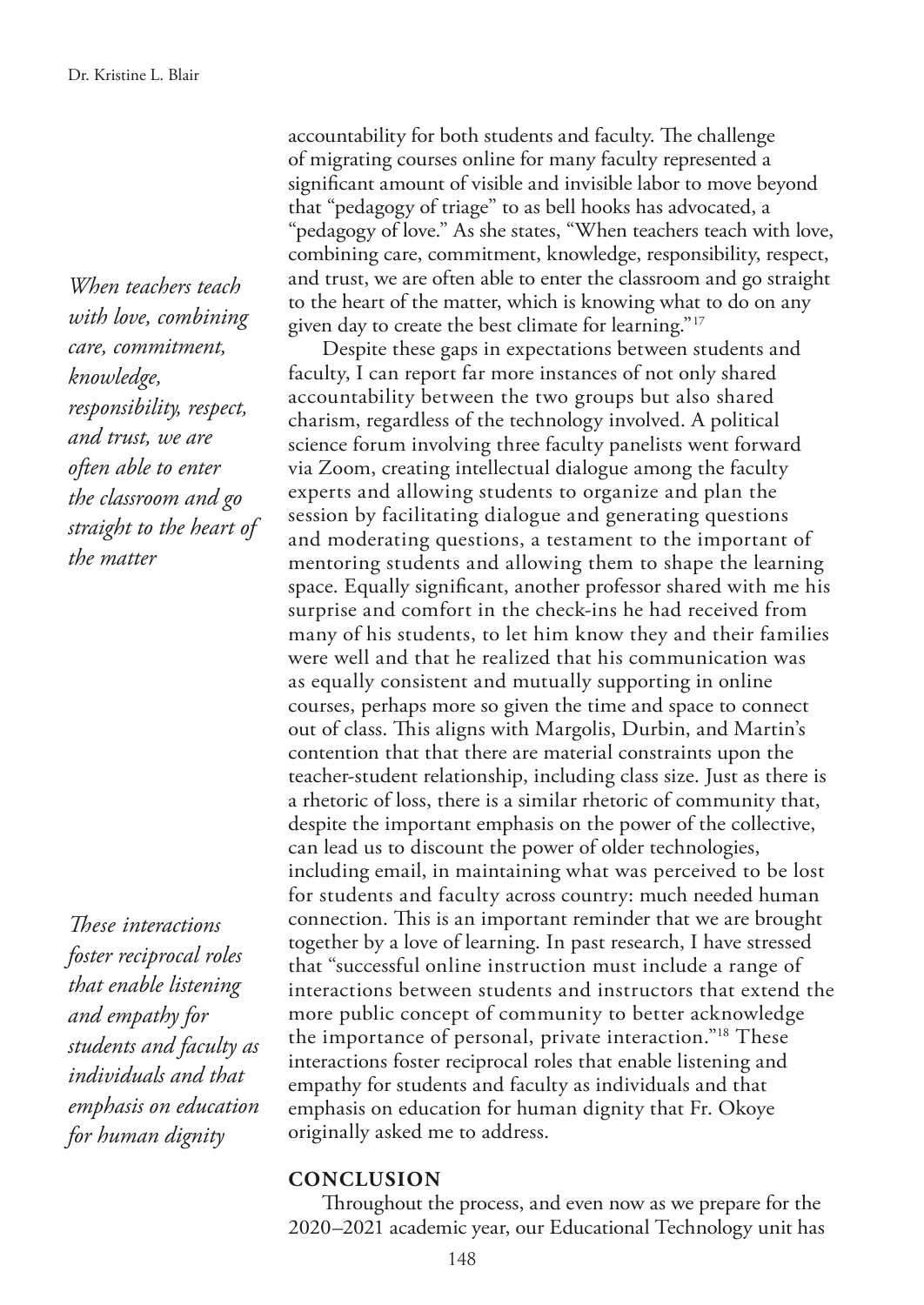Spiritum HORIZONS

*make instruction less dichotomous and provide a stronger sense of consistency in the frequency and quality of facultyto-student and student-to-student interaction*

*to design learning environments that meet their needs so that we maintain that emphasis on educating the mind, heart, and the spirit*

continued to offer both technical and pedagogical workshops remotely, including on topics such as Universal Design for Learning, an approach often aligned with the need to make instruction accessible for students requiring accommodations based on physical disabilities or neurological challenges. These are vital considerations, and moving forward, the McAnulty College is working at the unit level to create more opportunities to make instruction less dichotomous and provide a stronger sense of consistency in the frequency and quality of faculty-tostudent and student-to-student interaction in a model where students will be accessing a portion of their classes remotely. The faculty have more time to reflect on strategies that proved more engaging, and as we come back together in a HyFlex model<sup>19</sup> that provides choices to students in how they engage the classroom, as well as fosters social distancing and protection of vulnerable students, faculty, and staf through a limited percentage of students in classrooms.

These and other efforts will certainly move the curriculum beyond a correspondence course model, though admittedly the history of distance education is rooted in an epistolary modality when Isaac Pittman frst ofered shorthand courses in 1840s Britain by mailing postcards with directives to remote students to transcribe Biblical passages.<sup>20</sup> Such an example documents the ability and necessity of available communication technologies, however high or low tech, in a particular historical moment to foster learning and professional advancement of students then and now, to design learning environments that meet their needs so that we maintain that emphasis on educating the mind, heart, and the spirit. There were undoubtedly challenges to meeting this goal as some of the hallmarks of Duquesne's Strategic Plan and the Spiritan mission, including community engagement and feld experience components within courses and programs, were postponed and canceled. These are important "third space" applied learning venues that, according to Margolis, Durbin, and Martin represent a "zone of transformation."

Nevertheless, we must attend to the ways that the hybrid and fully online learning models in which we will continue to engage can become those transformative spaces. Our continued development of online pedagogies can and must provide access to the Spiritan mission and meet the unique teaching and learning needs for our faculty and students in what Gerald Beyer has referred to as a "pedagogy of the present"21 that balances the communal aspects of our curriculum and liberal arts experience with the health and safety of our campus environment. Just as President Gormley and Fr. McCloskey stress the importance of listening to students, it is imperative to listen to faculty as well,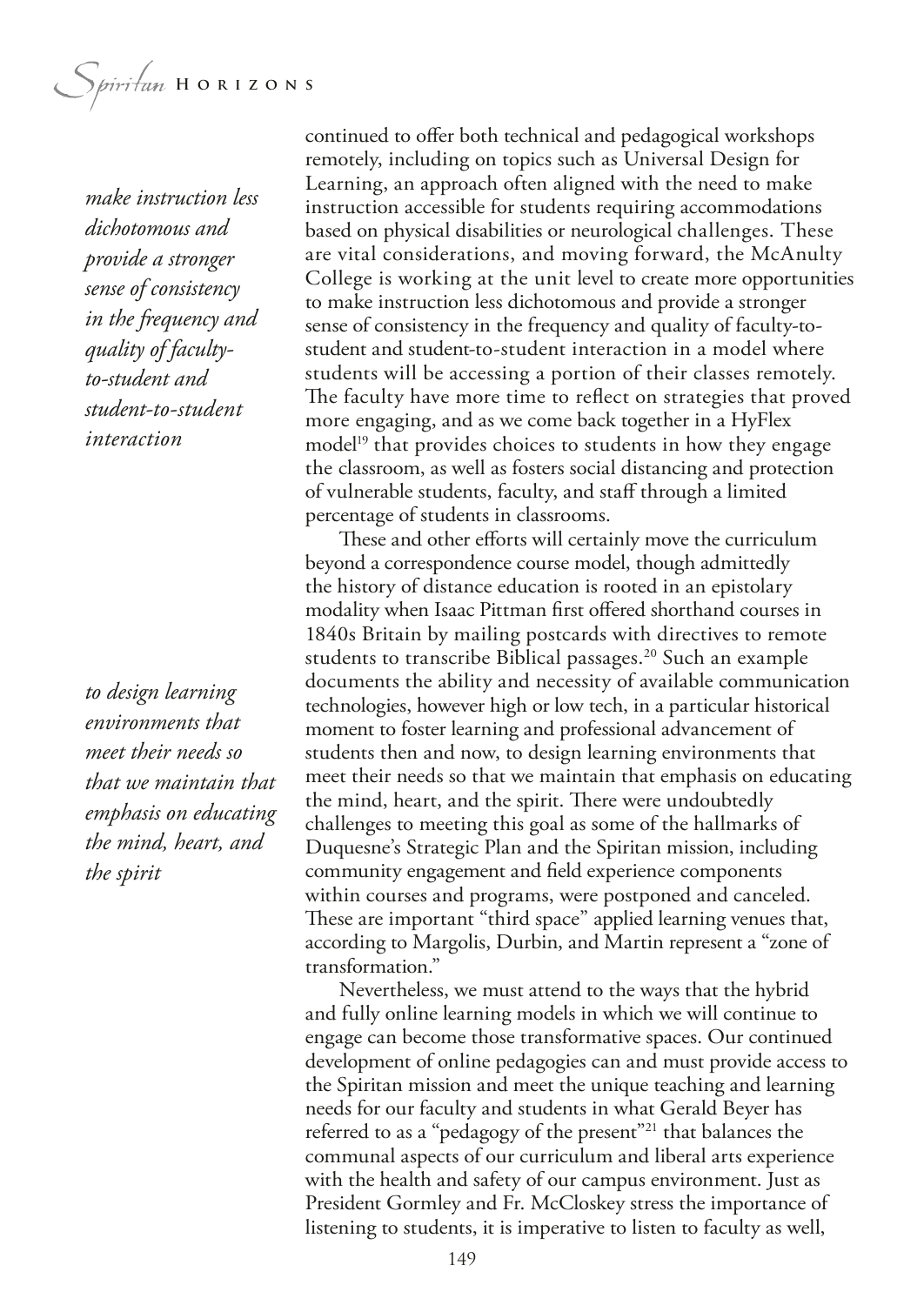*that both students and faculty are not as technologically adept as administrators assume*

*I contend that one of those barriers includes the everpresent rhetoric of loss not only for online learning*

especially now that they have frsthand experience of the reality of transitioning to remote learning. A recent *Chronicle of Education* report (June 2020)<sup>22</sup> of national survey data results from faculty and administrators concluded that both students and faculty are not as technologically adept as administrators assume and thus mandates greater fexibility and understanding of the diverse needs of both groups in areas such as access and training.

Margolis, Durbin, and Martin rely upon an interview with Fr. Okoye, who concludes that some of the barriers to Spiritan pedagogies include "prejudice, politics, and society itself."23 I contend that one of those barriers includes the everpresent rhetoric of loss not only for online learning but also for physical and emotional well-being, economic prosperity, and a now heightened sense of social justice and equity in a moment where citizens are protesting for racial justice, civil liberties, and police reform, even in a pandemic. In an historical moment where students and their families desperately want a "return to normal" in all aspects of their personal and professional lives, we have both an obligation and an opportunity to refect on the delivery of the Spiritan educational mission in a digital age, for our students need that education now more than ever to foster both a pedagogy of the present and a pedagogy of hope and resilience. Undoubtedly, this involves aligning technology and pedagogy to reinforce those constant liberal arts' emphases on ethical-decision making, creative problem solving, and rhetorical communication strategies with the goal of promoting social justice in local and global contexts, and to ensure our online and soon to be HyFlex models have as much efficacy for our students as our face-to-face counterparts. In this way, the McAnulty College and Graduate School of Liberal Arts extends and sustains Spiritan educational values not despite our move to more online delivery but because of its equal ability to meet the needs of diverse learners in our present and future, and to honor our nearly 150-year commitment to education for human dignity.

> *Dean Kristine L. Blair, Duquesne University*

#### **ENDNOTES**

- Duaime, C.S.Sp., Jeff, "The Heartbeat of Spiritan Education in the US," *Spiritan Horizons* 8 (Fall 2013) 101–114, at 103–5.
- 2. Ibid., 107.
- 3. EAB. 2019. "What the Looming Demographic Storm Means for Your State." https://eab.com/insights/expert-insight/enrollment/what-the-looming -demographic-storm-means-for-your-state/